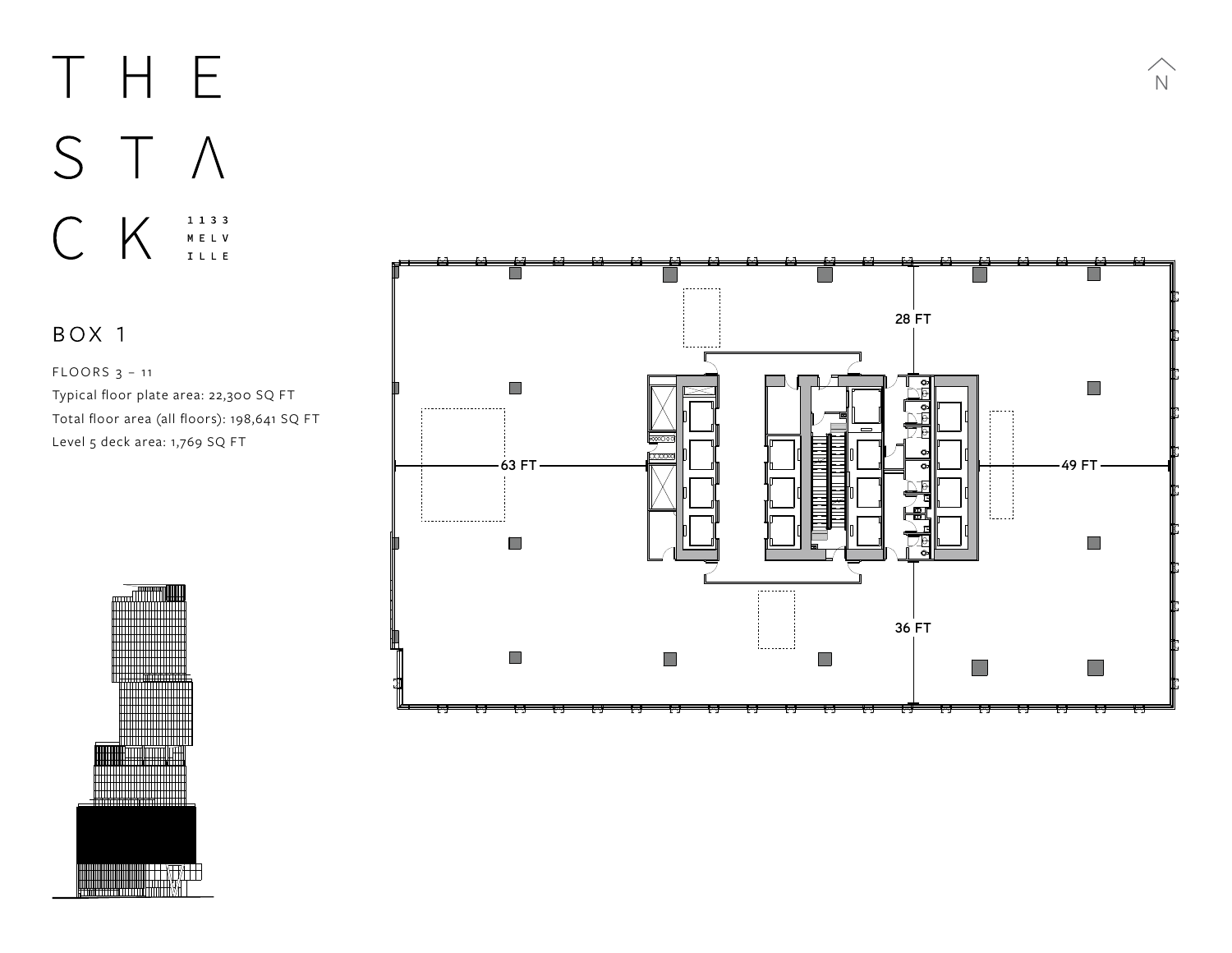## THE STA  $1 1 3 3$ CK M E L V<br>I L L E

#### BOX 2

FLOORS 12 - 18 Typical floor plate area: 16,701 SQ FT Typical floor plate area: 13,826 SQ FT Total floor area (all floors): 95,660 SQ FT Total floor area (all floors): 121,031 SQ FT Level 12 deck area: 5 ,717 SQ FT Level 19 deck area: 4,000 SQ FT Level 17 deck area: 1, 468 + 1,253 SQ FT



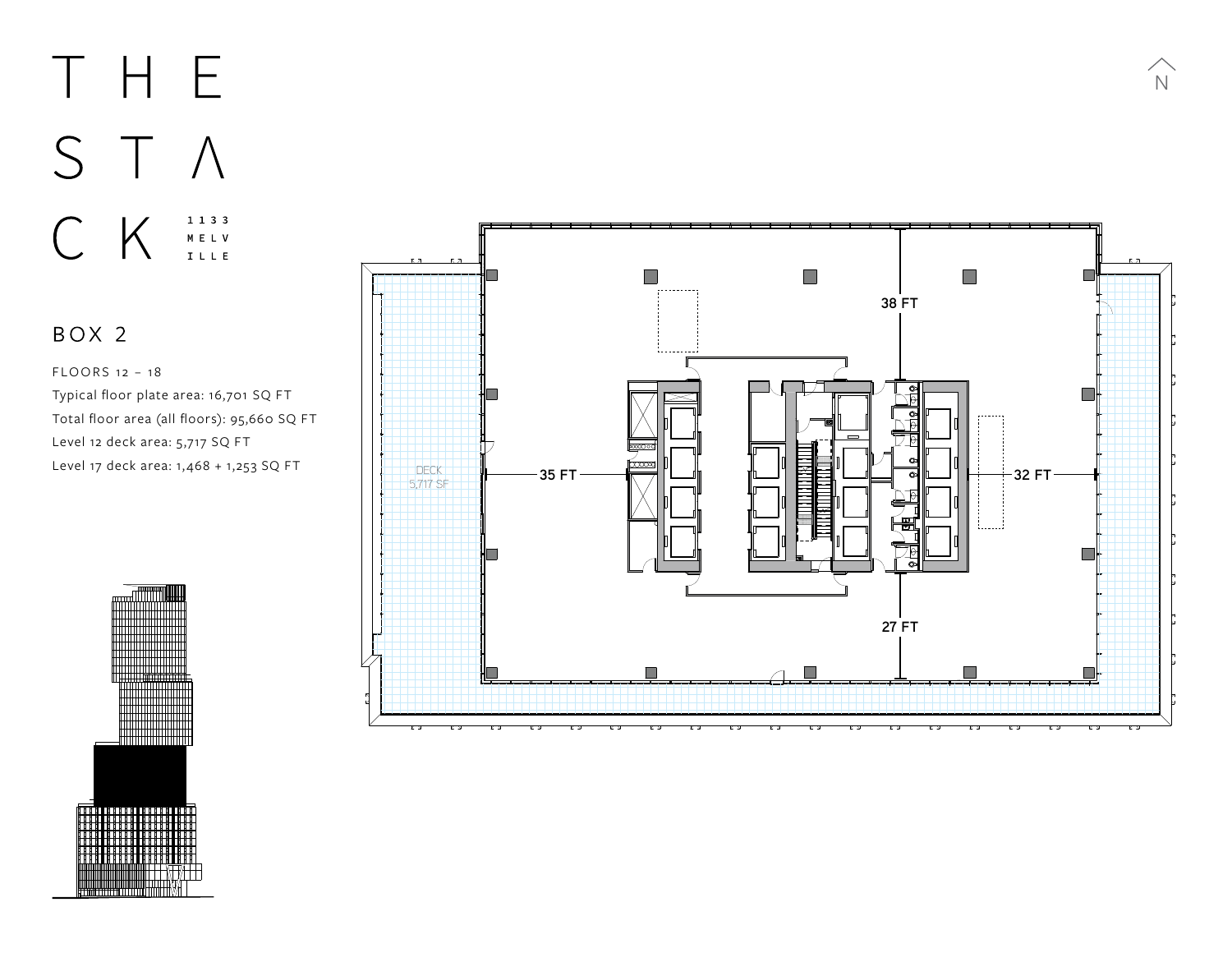# THE STA  $C$   $K$   $\underset{\text{mely}}{\overset{\text{hely}}{}}$

#### BOX 3 | ROTATED BOX

 $F$  LOORS 19 - 26 Typical floor plate area: 13,826 SQ FT Total floor area (all floors): 121,031 SQ FT Level 19 deck area: 4,000 SQ FT



 $\widehat{N}$